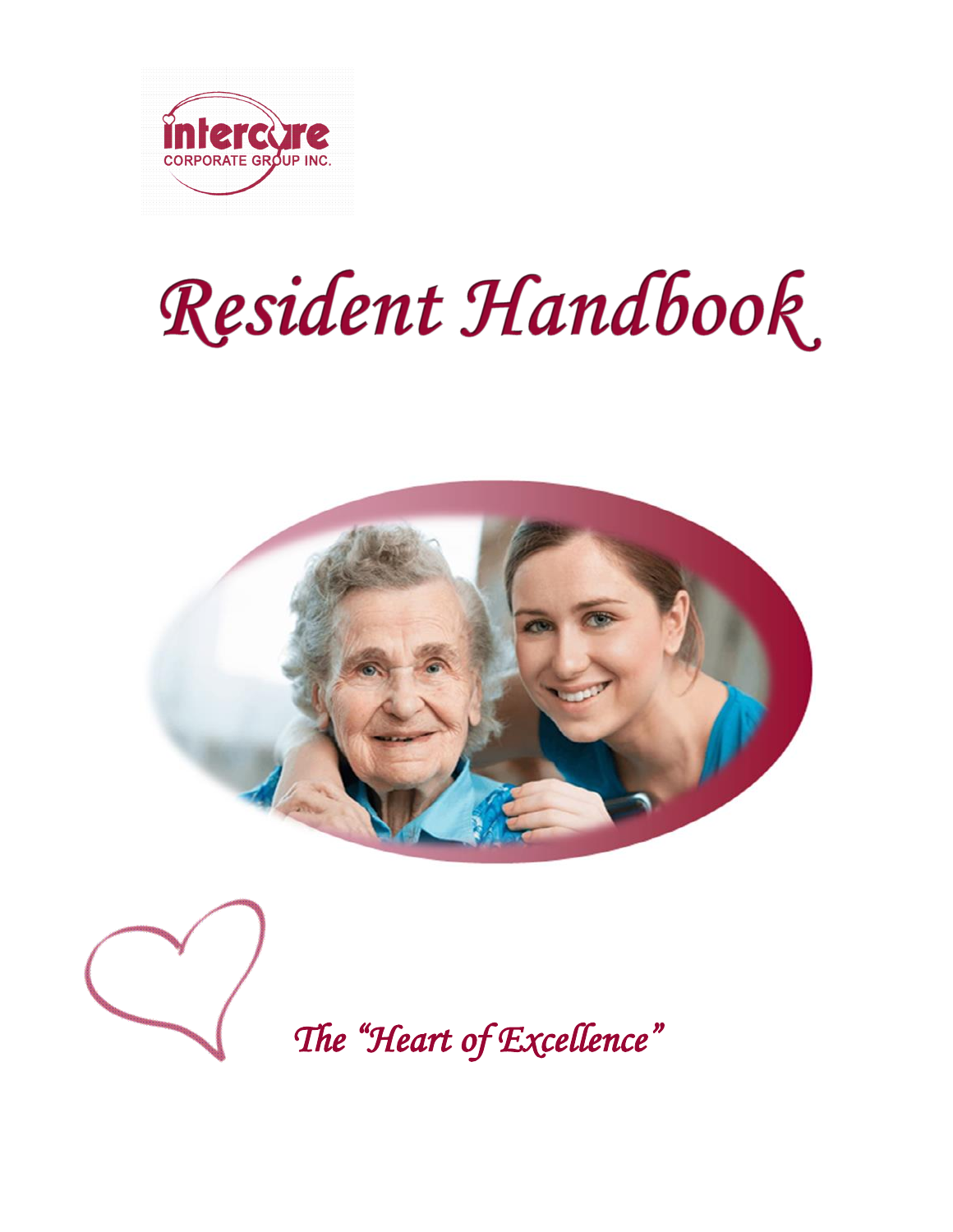# **Table of Contents**

| Resident Transfers from Semi to Private Rooms. 4 |
|--------------------------------------------------|
|                                                  |
|                                                  |
|                                                  |
|                                                  |
|                                                  |
|                                                  |
|                                                  |
|                                                  |
|                                                  |
|                                                  |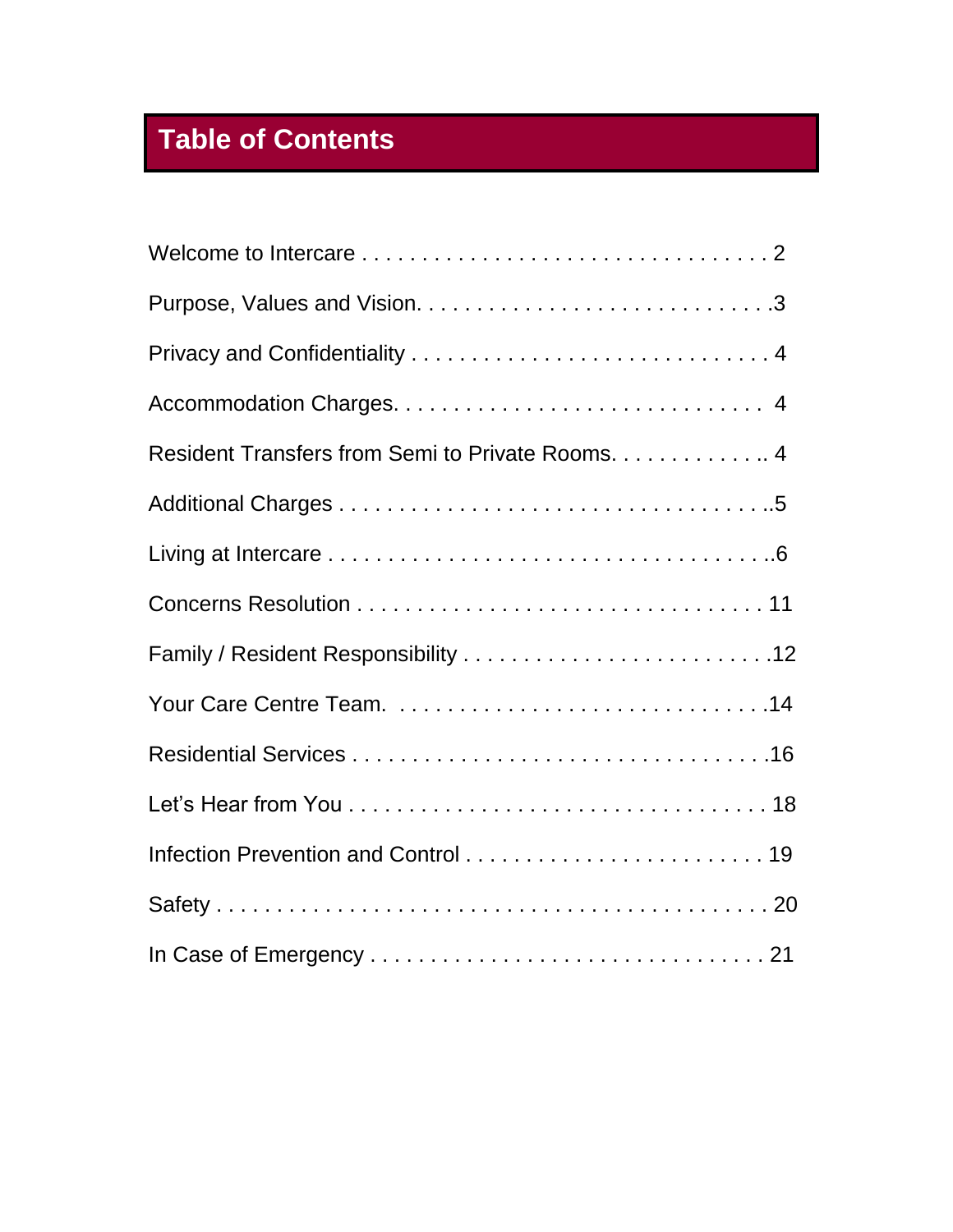Dear Residents and Families,

Welcome to Intercare!

Our team of qualified care and support service staff is ready to assist you in any way that will ensure your stay with us is both comfortable and respectful. Each Intercare facility offers a similar core of services and amenities; however, there will be some variance depending on the needs and desires of the resident. Our dedicated staff will make every effort to assist you in getting settled and exploring the numerous opportunities that are available.

You will undoubtedly have many questions. Not to worry! In a relatively short period of time you will learn about Intercare and how our commitment to quality services will immediately begin to have a positive impact on your quality of life. To ensure that any questions or concerns you may have, are responded to in a timely manner, we have adopted an "open door policy" and encourage you to contact the Staff Nurse, Unit Manager, Clinical Team Leader, Residential Services Team Leader or the Site Administrator, all of whom may be of assistance to you.

At Intercare, your feedback is important to us. We have a simple communications process utilizing a "Feedback Form" that allows you to easily share in writing a concern, compliment or suggestion with us. Simply fill out and deposit a completed form in the account box located near the front desk (or near the Site Administrator's office) or hand it directly to the receptionist. Feedback Forms are also available and can be completed online at Intercare's website. We promise that your comments will be directed to the appropriate team member and follow up will be completed with you in a timely manner. We have found this process helpful both in resolving issues quickly and in developing new or expanded programs. Finally, it is a great way to let us know how effective we are in providing for your care and support.

We would like to extend a warm welcome to you and thank you for choosing Intercare as your new home.

#### **Bert Evertt,**

President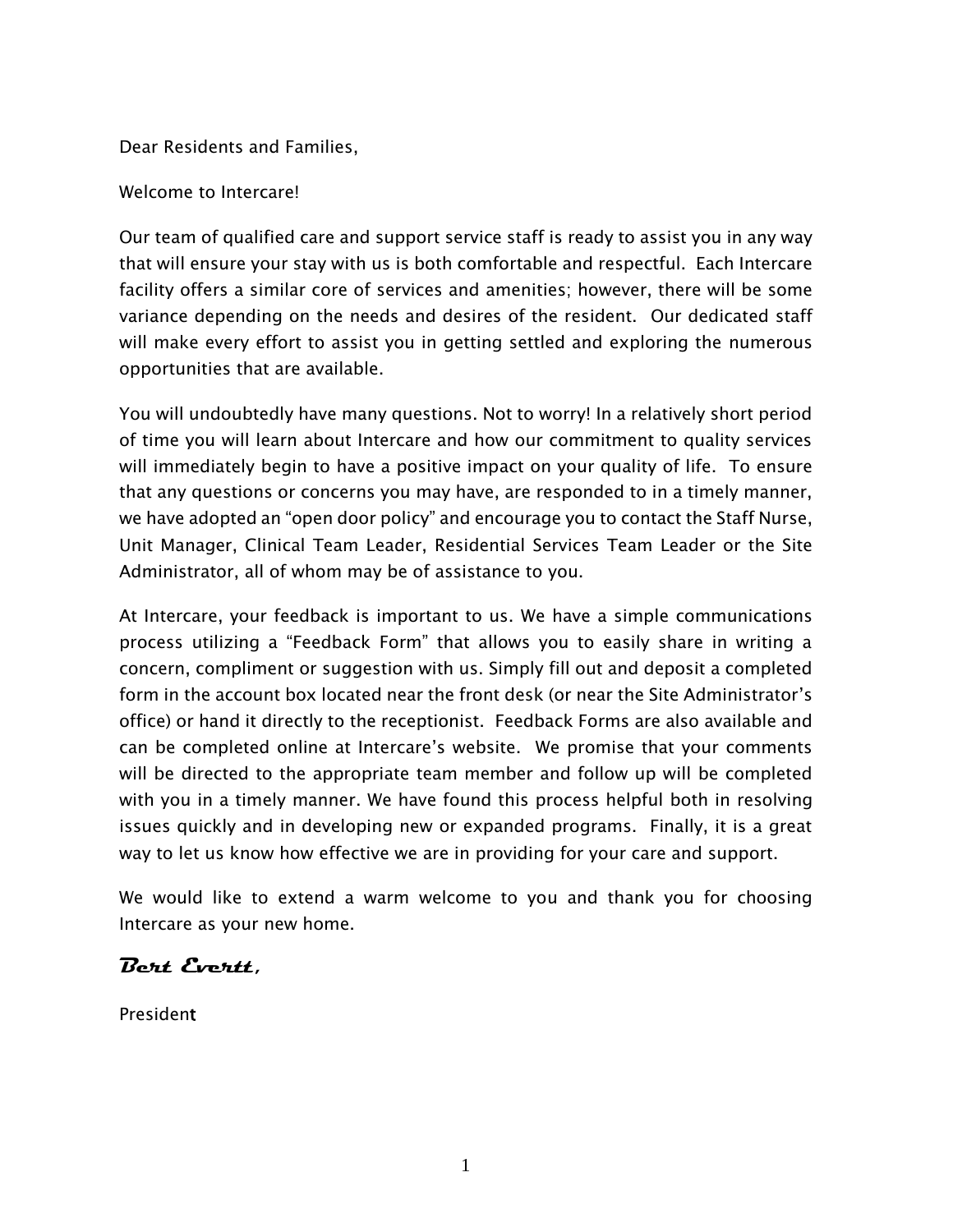# **Our Purpose:**

To maintain dignity, offer choice, support growth and honour those we serve.

# **Our Values:**

- **Respect:** Honouring each other as individuals
- **Compassion:** Responsive to the needs of others sharing joy, laughter and tears
- **Commitment:** Responsible and accountable for the safety and quality of services we provide
- **Ethics:** Conduct based on integrity, openness and trust
- **Service:** Recognizing that every interaction leaves a lasting impression.

# **Our Vision:**

*"Heart of Excellence" -*

To be recognized as the first choice provider of continuing care services

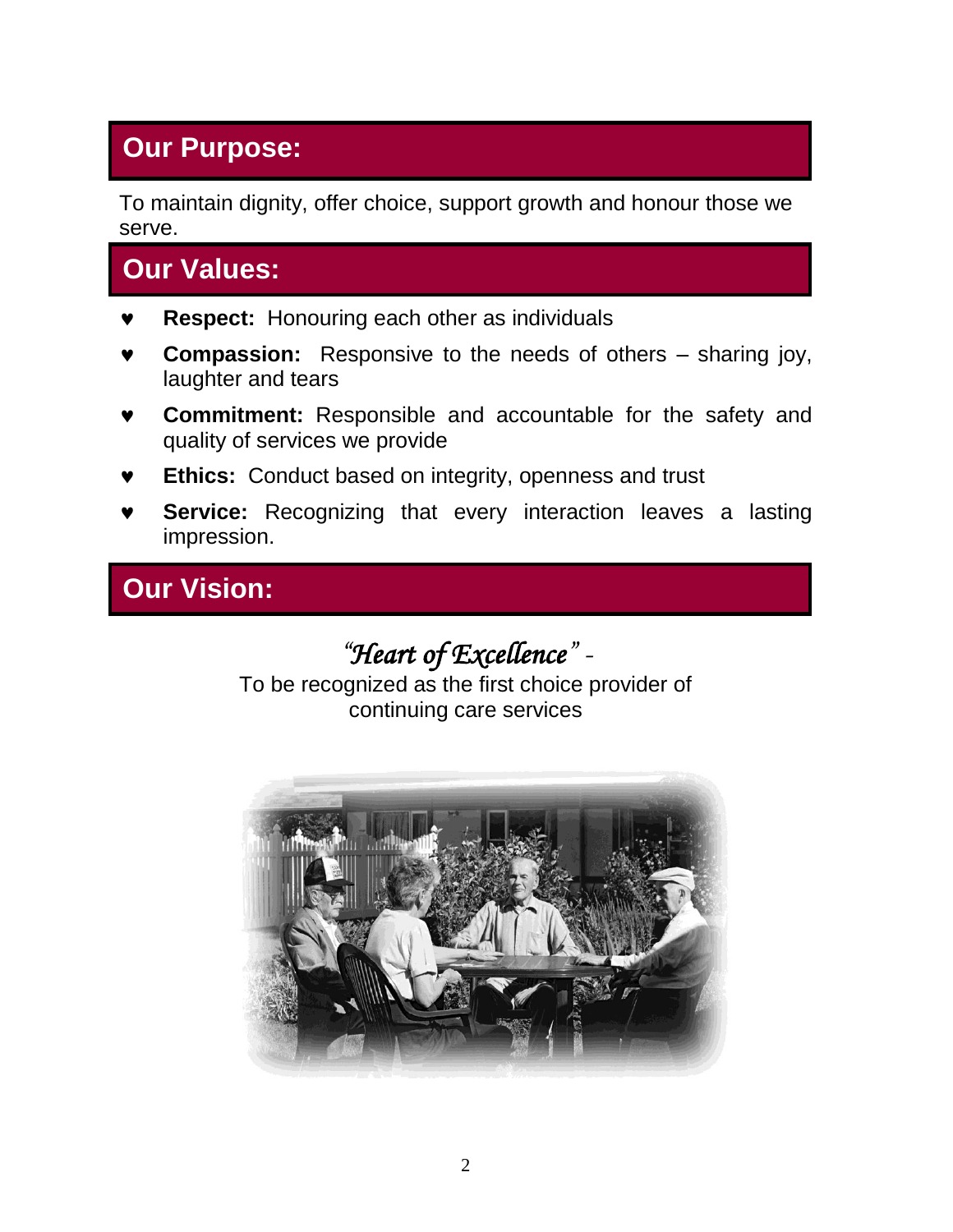# **Privacy & Confidentiality**

Residents have the right to have their privacy and confidentiality protected. Intercare will ensure that residents' personal and health information provided to Intercare remains private and confidential pursuant to Alberta's *Health Information Act* (*HIA*).

#### **Accommodation Charges**

Accommodate charges for all Long Term Care (LTC) facilities are set and adjusted by the **Government of Alberta**. Accommodation rates are standardized throughout the province of Alberta, including the Alberta Health Services/Calgary Zone.

Until further notice, daily accommodation rates at the Care Centre are as follows:

| Private Room A                                                | \$70.10 |
|---------------------------------------------------------------|---------|
| Private Room B <sup>*</sup><br>*Private room with shared bath | \$65.40 |
| <b>Shared Room</b>                                            | \$60.65 |

## **Resident Transfers from Semi to Private Rooms**

- **v** Intercare maintains an internal waiting list for residents wanting to relocate from a shared to a private accommodation.
- Due to the number of specialized care units within Intercare's system and varying resident acuities, please note that priority for resident transfers to a private accommodation is based upon a resident's ongoing care needs, as opposed to the time a resident has spent on the internal waiting list. Intercare does, however, endeavor to accommodate each request for a private room as quickly as possible.

While the above noted accommodation rate covers the majority of costs related to your dietary, housekeeping, linen and maintenance needs, the following additional charges (costs) may be incurred during your stay:

 **Resident Identification**: To complete our admission process, Intercare requires an appropriate photograph of the resident for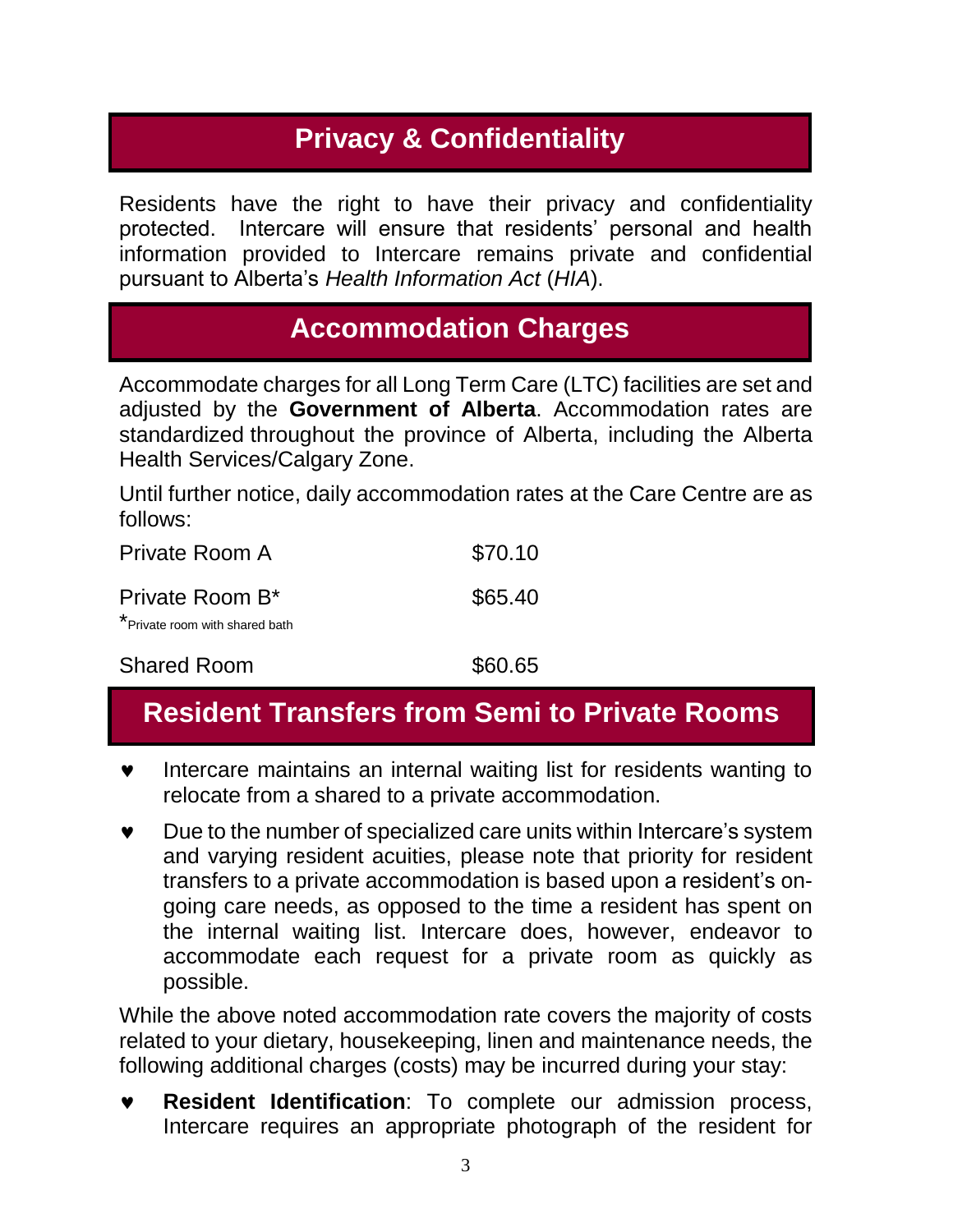# **Additional Charges**

identification purposes, the set-up of basic resident information on to our addressograph and an identification wrist bracelet for the resident. The non-refundable associated cost for the resident identification process is \$44.00 + GST, due upon admission. If the resident loses or damages the identification wrist bracelet a \$15.00 replacement fee will be charged to the resident. Resident identification bracelets are used for resident safety and identification purposes. For example, the identification bracelets provide an important alternate identification source, particularly for medication management safety purposes, if residents are unable to 'selfidentify' themselves.

- **Labelling Resident Clothing**: To help us ensure that clothing items are not lost or misplaced, all resident clothing is labeled as part of the admission process. Upon admission, the resident's unlabeled clothing should be given to a staff member on the resident's Unit as soon as possible to ensure the resident's items of clothing can be labeled by Intercare for identification purposes. The non-refundable associated cost for the labelling service and one hundred (100) laundry labels is \$38.50 + GST, due upon admission.
- **Personal Laundry**: Families/loved ones who prefer to provide personal laundry services for residents are encouraged to do so. Families/loved ones who prefer to have personal laundry services for residents provided by the Care Centre will be charged a cost of \$54.50 + GST per month.
- **Foot Care Nurse Services:** Foot care nurse services are available to residents at the Care Centre by appointment only. Residents who access the on-site foot care nurse services will be charged a fee for such service and must first complete an "On-Site Foot Care Services Billing Consent Form".
- **Cable Television:** Cable Television in resident rooms must be **Shaw Cable only**. The cost for cable television services for residents wishing to utilize this service is \$34.00 + GST per month.

**Digital cable boxes and remote controls are the property Intercare.**  As such, **a \$100.00 replacement fee will be charged** to the resident or Responsible Party, to whom such equipment has been assigned, for any damage to, loss or removal of the assigned items from any resident room.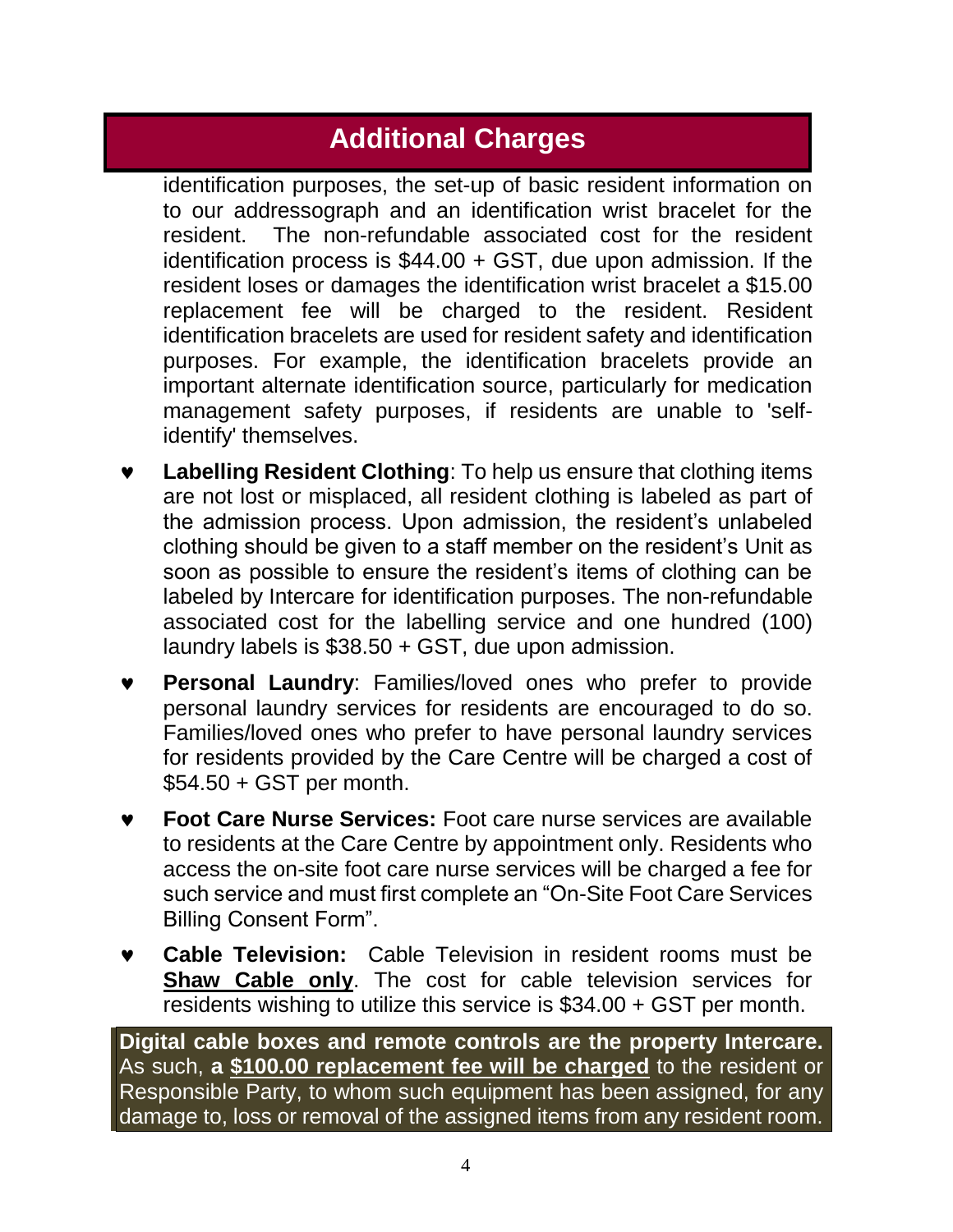#### **Living at Intercare**

- **Intercare Calgary Regional Corporate Office**: Intercare's Calgary Regional Corporate Office is located at Suite 501, 5920 Macleod Trail S.W., Calgary, Alberta, T2H 0K2. Business hours are from 8:00 a.m. to 4:30 p.m., Monday through Friday. Questions or concerns regarding billing or trust funds for residents in all Intercare sites should be directed to the Corporate Office by phone (403) 255-4969 or by fax (403) 252-6591.
- **Intercare's Website:** General information about Intercare is available on our website at [www.intercarealberta.com.](http://www.intercarealberta.com/)
- **Visiting Hours:** Intercare does not restrict visiting hours. For security purposes however, all entry doors to the Care Centre are locked in the evening and at night. When entrance doors are locked, access to the Care Centre can be requested by using the intercom located at the entrance.
- **Social Leave:** Residents may go out on social leave at any time. Staff must be notified in advance of the resident leaving the Care Centre and appropriate entries must be made in the "**Sign-In / Sign-Out**" book when the resident leaves and returns. If an extended leave is anticipated, please notify the Staff Nurse (RN/LPN) at least five (5) days in advance to ensure appropriate medication is available prior to the resident leaving.
- **Activity Calendars** are provided by the recreation department. Family members are encouraged and welcome to participate with residents in planned events.
- **Meal Times** may vary from Unit to Unit, so please check with staff for your designated meal time. The main meal is usually served midday. A meal substitution for lunch or dinner is available for residents, upon request.
- **Snacks** including coffee, tea, juices and cookies are available to residents during the day.
- **Alcoholic Beverages** may be provided for the resident by the resident's family and must be stored in the Unit medication room and administered by the resident's RN/LPN.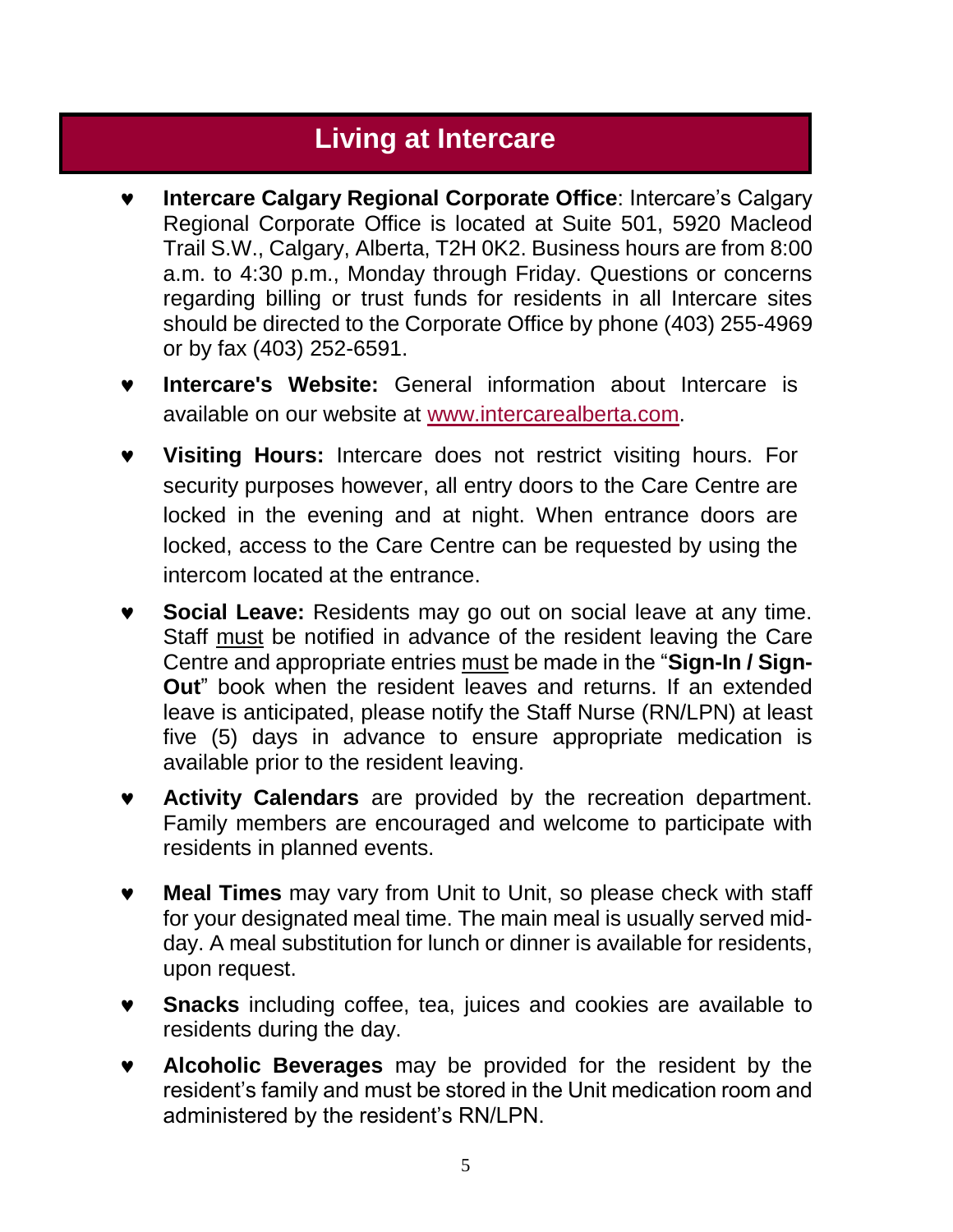- **Room or Dining Changes:** Every effort is made by our staff to expedite and accommodate a request to either relocate the resident's room or his/her dining room table. All requests should be made in writing to the Staff Nurse on the Unit.
- **Family or Friends** are always encouraged to join a resident for a meal. Family or friends wishing to do so are asked to complete a **Visitor Meal Voucher** and notify the Staff Nurse (RN/LPN) on the resident's Unit at least two (2) hours in advance of the meal to accommodate meal preparation time. Meal costs are: **\$9.50** for Breakfast; **\$12.00** for lunch or dinner; **\$20.00** for special Holiday Meals.
- **Family Functions:** If you would like to hold a family function at the Care Centre, arrangements can be made by contacting either the Site Administrator or Food Services Team Leader (FSTL). Intercare encourages families and friends to celebrate birthdays, holidays and other special events with their loved ones at the Care Centre.
- **Non-Smoking:** All Intercare facilities are **non-smoking facilities**. In accordance with Intercare Policy, AHS/Calgary Zone policy and the City of Calgary Bylaw 57M92, residents, family members, visitors, guests and staff are strictly **prohibited** from smoking and/or consuming tobacco or tobacco-like products anywhere within or on Intercare property, including but not limited to resident rooms, commons areas, stairwells, stairways, outdoor patios and the surrounding outdoor garden areas and grounds.
	- **Parking Passes:** Due to limited parking availability at Intercare facilities, Intercare has implemented controlled paid hourly/daily parking. To avoid being ticketed or towed at the owner's sole expense, visitors **must** ensure that they have purchased a ticket to park in an Intercare parking lot. Monthly parking passes for extended parking use may be requested, however the availability of such passes are **extremely limited**.

*~ Please see the Receptionist at the Care Centre for information about parking at Intercare ~*

 **Loaner Wheelchairs**: Loaner wheelchairs may be available on a limited time basis, depending on availability. If a loaner wheelchair is not available, residents can access rental wheelchairs from local vendors until the Alberta Aids to Daily Living (AADL) process is

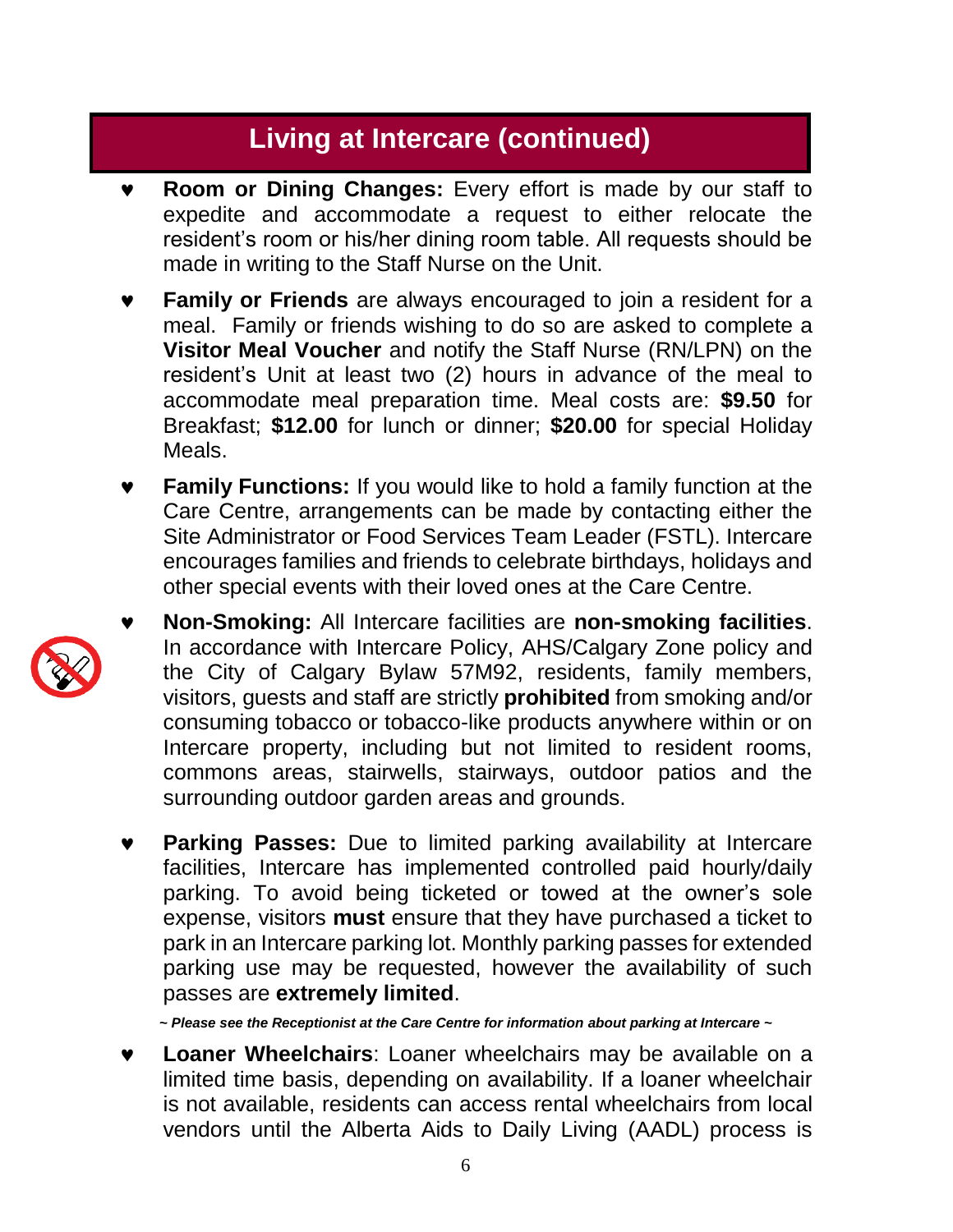completed and a wheelchair is delivered to the Care Centre for the resident. Power wheelchairs MUST be assessed by the Occupational Therapist/Physiotherapist (OT/PT), as per Intercare policy.

- **Care Plans:** Residents (or their legal health decision maker, if applicable) who have questions about their care plan or who wish to see / receive a copy of their care plan should contact the Clinical Team Leader or Unit Manager.
- **Palliative Care - End of Life (EOL):** Information about the end stages of life is available at Intercare in a variety of brochures and pamphlets. For information, please contact the Clinical Team Leader or Unit Manager.
- **Safe Bath / Shower Water Temperatures:** In accordance with Alberta Health (AH) and AHS provincial policy, Intercare recognizes 38 to 43 degrees Celsius as safe water temperatures for residents during staff-assisted baths / showers.

To monitor bath / shower water temperatures, Intercare staff are required to complete three (3) temperature checks prior to assisting residents into their bath or shower. Residents who are able to do so will be invited by staff to participate in the third check by placing their arm into the water.

- **Resident Baths/Showers:** In accordance with AH and AHS provincial policy, Intercare provides residents with the opportunity to receive a minimum of **two (2) baths per week** by the method of their choice (which may include a tub bath, shower, full body sponge bath or bed bath). Residents who do not want two (2) baths per week will not have to do so.
- **All Prescriptions or Instructions from Consulting Physicians** must be approved by the resident's Attending Physician. Please bring any paperwork provided by the outside source back to the facility and give it to the Staff Nurse. The Staff Nurse will look after getting the approval of the Attending Physician. Only medications provided by Intercare's contract pharmacy shall be administered by Intercare Staff. Please be aware that while residing in a care facility the use of Alberta Blue Cross cards to purchase medications is prohibited by Alberta Blue Cross.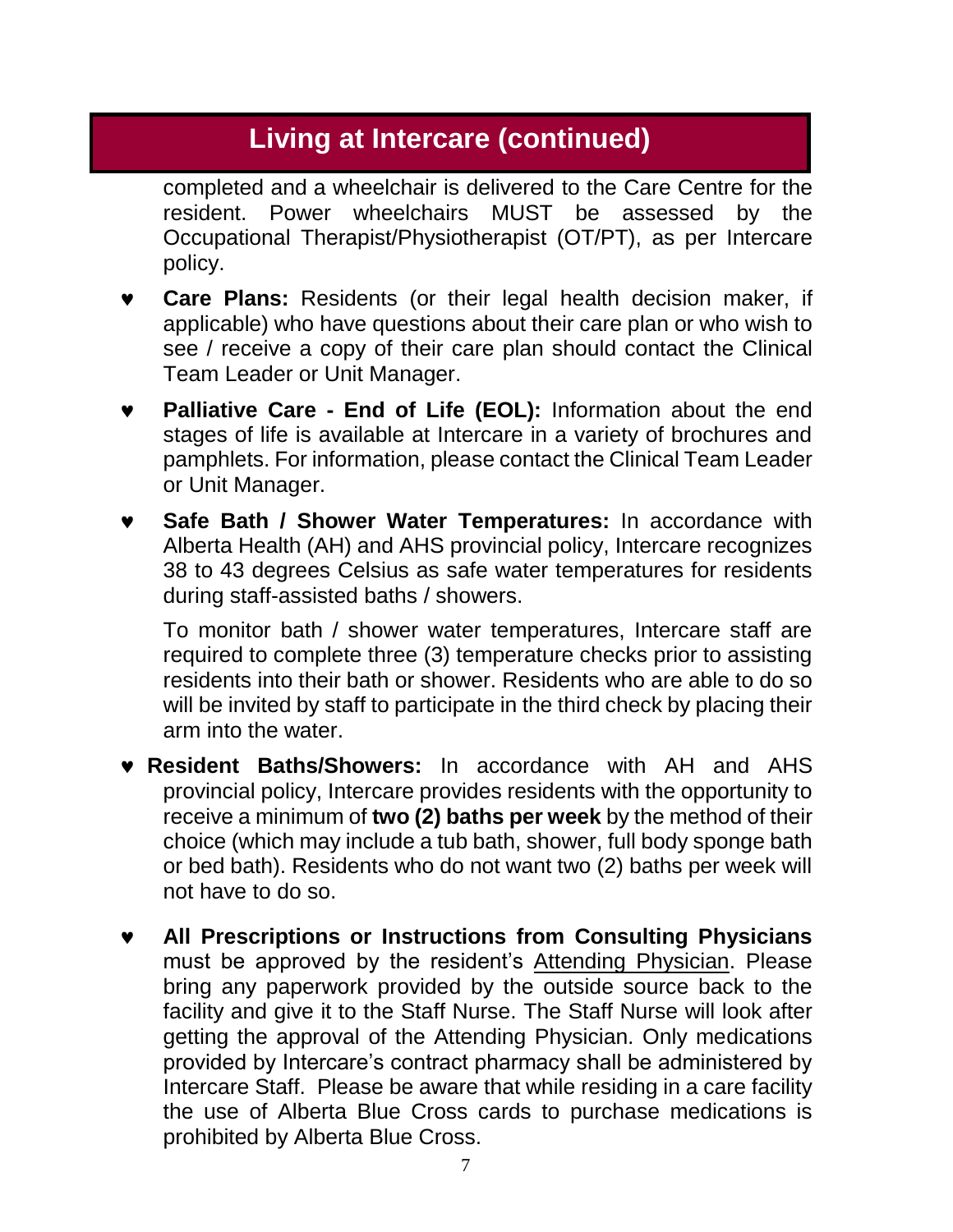- **Complementary and Alternative Therapies**: Intercare supports the rights of residents to use complementary and alternative medications and therapies. Residents considering use of a complementary product or therapy must inform the unit Staff Nurse (RN / LPN) in writing about such use. This will enable staff to determine whether the product or therapy may be harmful in view of the conventional therapies and medicines being provided by the Care Centre.
- **Cannabis for Medical Use Purposes:** All use of cannabis for Medical Use Purposes requires an **Attending Physician's order**. Please also note that the smoking, propagation, sharing, bartering, selling, borrowing or growing of cannabis (medical or recreational) is **not permitted** in the Care Centre or on any Intercare premises or property.
- **Discharges** from the Care Centre may occur for residents who are deemed not suitable or appropriate for the Long Term Care (LTC) community. Such discharges are planned and undertaken in conjunction with AHS /Calgary Zone (Transition Services).
- **Hospitalization:** If the resident requires hospitalization, arrangement will be made by Nursing and the family will be immediately notified. In the event that a resident is admitted to hospital for a period exceeding fifty (50) days, the need for long term care placement will be re-evaluated.
- **Transportation:** Residents, family members and/or Responsible Parties are required to purchase their own Handibus tickets and book Handibus transportation for the following types of resident outings:
	- **1. Social outing** transportation for residents that is not part of a recreation program at the care centre; and
	- **2. Non-medically necessary outing** transportation to and/or from the required location for such appointments that include, but are not limited to: dental, optometric, chiropractic, acupuncture, massage and/or other non-urgent appointments.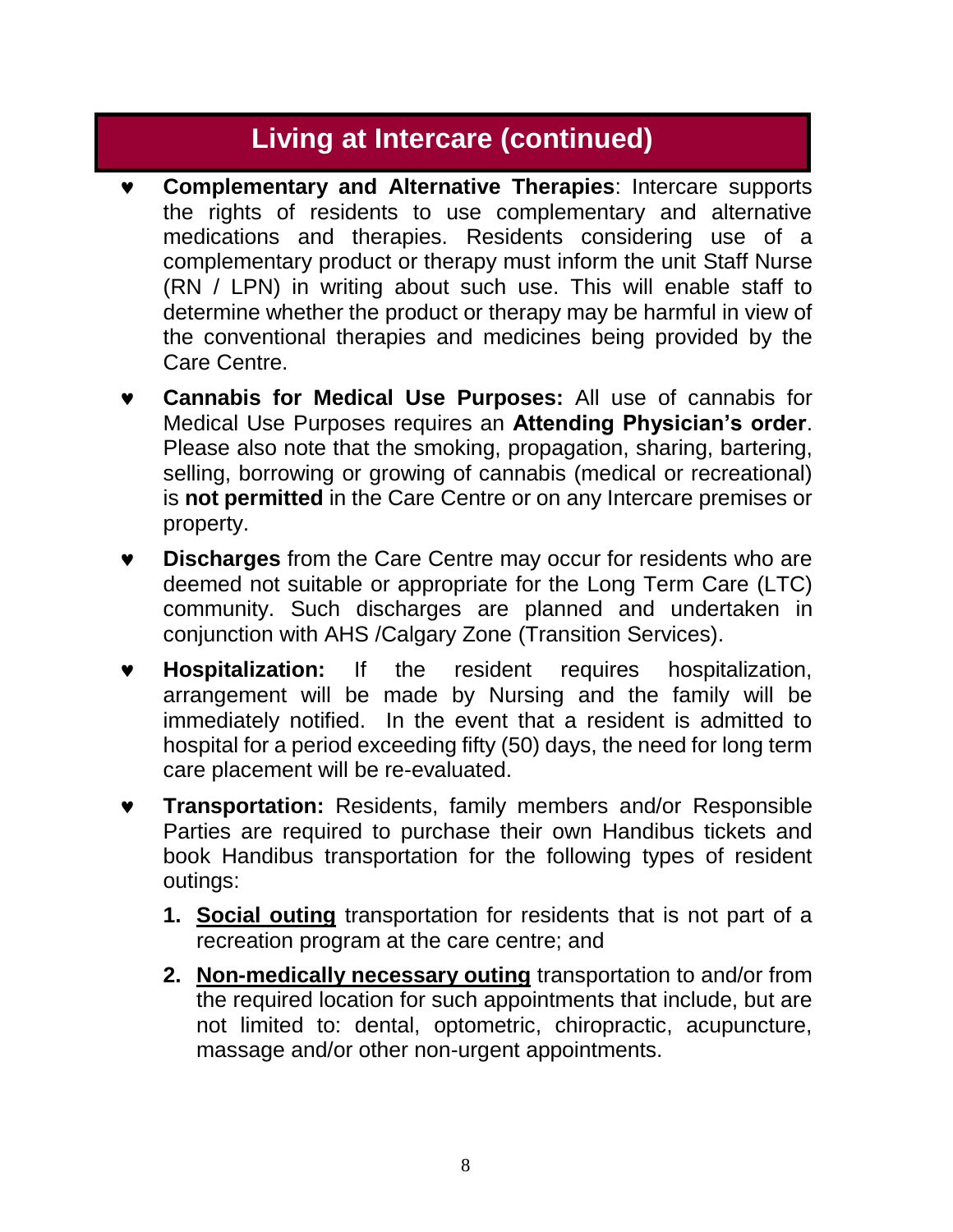**Definition:** Non-medically necessary appointments are resident health appointments that are not based on the resident's current treatment plan and/or have not been ordered by the resident's Attending Physician.

The Care Centre will arrange and pay for the resident's transportation to and/or from **medically necessary appointments** that have been ordered by the resident's Attending Physician.

#### **Family Notifications:**

**Immediate notification** when there is: 1) Significant change in the resident's condition that requires physician assessment and/or order changes; 2) Any life threatening condition that exists; 3) Symptoms that indicate medical interventions may be necessary (e.g. lab work, x-rays, emergency treatment); 4) A change in condition that is different from the resident's normal and appears to be unstable; and/or 5) A situation in which the resident is unaccounted for / missing.

**Within twenty-four (24) hours** when there is: 1) An incident that has resulted in an injury to the resident which required nursing treatment; 2) Continuation of symptoms which indicate medical intervention may be necessary; 3) An incident that did not require notification of the resident's Attending Physician, but did create a situation which could cause the resident or family distress or anxiety; and/or 4) Changes in the resident's medications.

The family / Responsible Party must advise the Staff Nurse if they **do not** wish to be provided with notifications, as per Intercare's Family Notification process outlined above.

- **Staff and Volunteer Involvement in Resident's Personal Affairs:**  To ensure on-going compliance with Alberta's regulatory standards and to safeguard staff and volunteers, Intercare policy stipulates that staff and volunteers are **not permitted** to be involved in the following legal affairs:
	- 1. Resident financial affairs, including Power of Attorney, Trusteeship, Wills and Estates; and
	- 2. Resident non-financial affairs, including Personal Directives and/or Guardianship.

For clarification or further information about the policy requirement above, please contact the Care Centre's Social Worker or Site Administrator directly.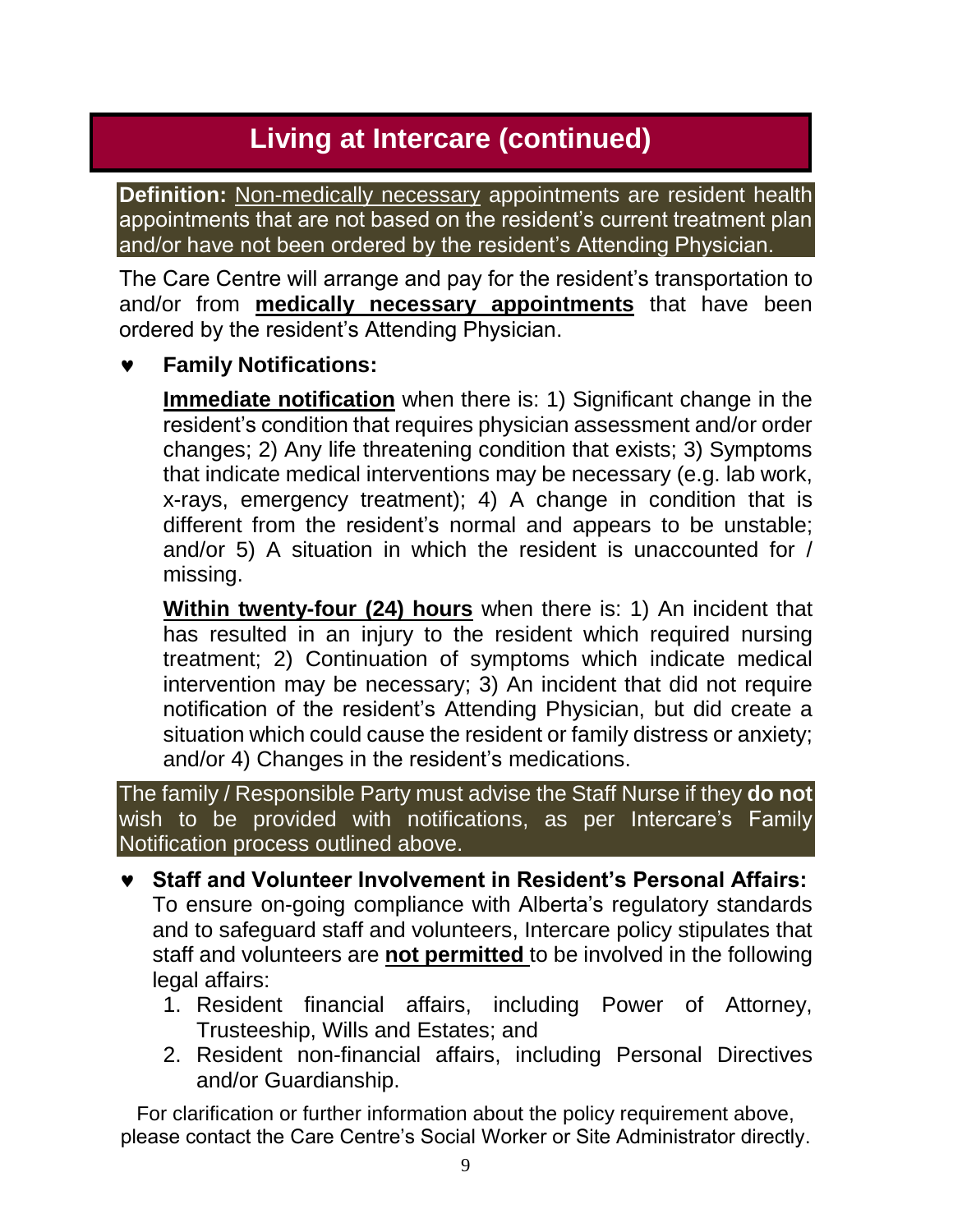- If **Personal Directive, Enduring Power of Attorney, Guardianship Order** and/or **Trusteeship Order** have been finalized by or on behalf of the resident, please provide copies of all such important legal documents to the Clinical Team Leader, Social Worker or Unit Manager for Care Centre records.
- **Witnessing Legal Documents:** Staff, volunteers, other residents and members of the general public who are visiting at the Care Centre are **not permitted to witness** any personal, legal or contractual documents. It is the sole responsibility of the resident; the resident's family/love ones; and/or the resident's legal representative to arrange and provide legal counsel and a public witness for signage of any personal, legal or contractual documents on behalf of the resident.
- *Protection for Persons in Care Act* **(***PPCA***):** All Intercare residents are protected under the *PPCA*. Any and all forms of resident maltreatment are considered unacceptable. Intercare has a zero tolerance policy for resident abuse. For additional information, please contact one of our Staff Nurses (RN / LPN), Social Worker or Site Administrator. To report any form of maltreatment, contact the Site Administrator or call the **PPC Office** directly at **1-888-357-9339**.
- **Money or Other Gifts:** Intercare's policy indicates that money or other gifts offered by residents or their families may **not** be accepted by Staff. If you are considering making a staff donation, please contact the Site Administrator. Please also note that in keeping with accounting and legislative requirements, Income Tax receipts cannot be issued to donors for monetary donations made to Intercare.
- **Foundation for Seniors Care - "***Hearts of Excellence***":** Individuals who wish to make a monetary donation in memory of a friend or loved one are invited to donate to the "**Foundation for Seniors Care** *- "Hearts of Excellence".* The Foundation is a registered charity that is committed to supporting seniors and hospice/palliative care by providing funding for related programming and services, as well as education, special projects, intergenerational and community-based initiatives. Income Tax receipts are issued for each monetary donation to the Foundation. Please contact the Site Administrator for further information.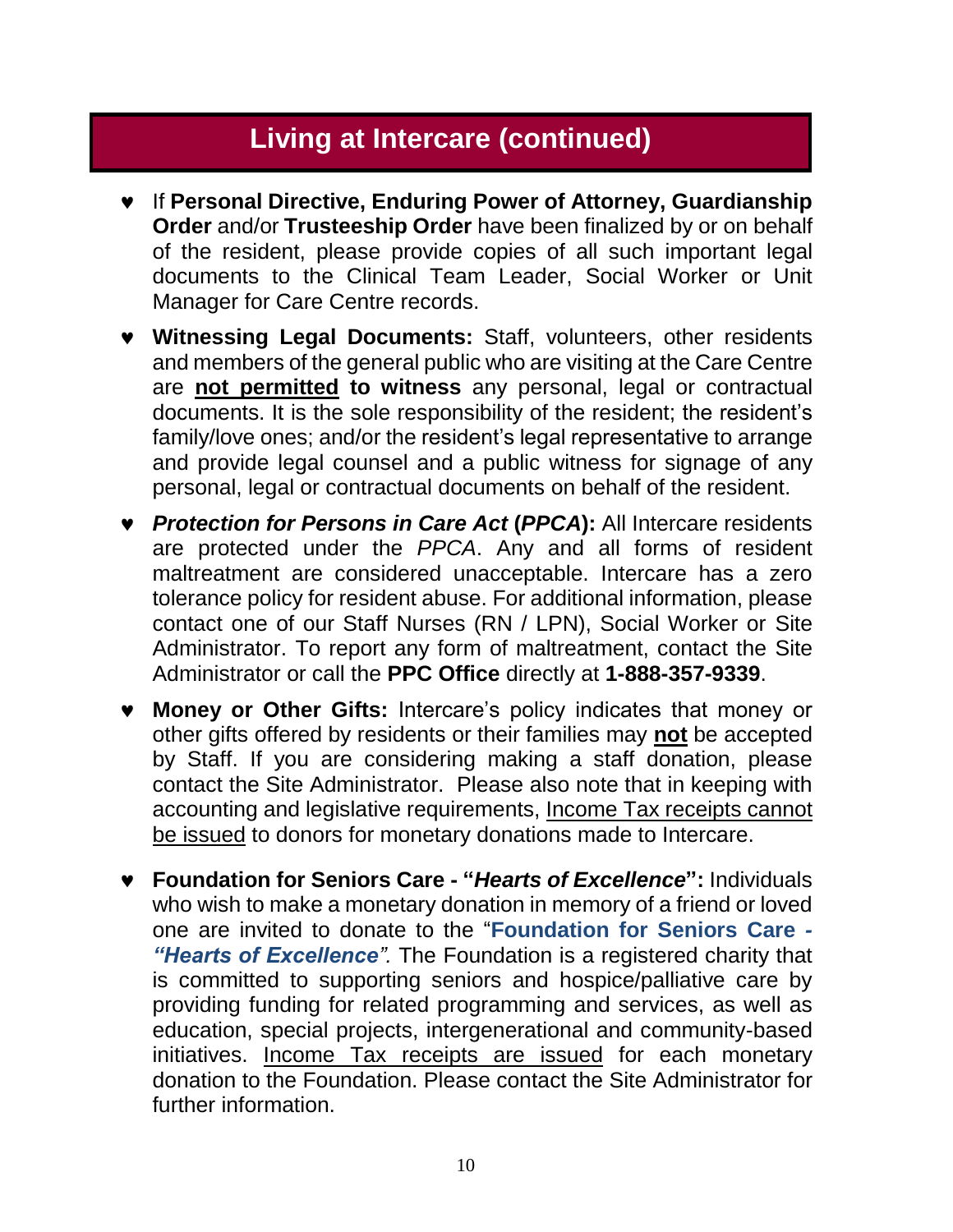**Concerns Resolution:** To ensure that your concern(s) receive prompt attention and are reasonably resolved to your satisfaction, we encourage you to follow the "step-by-step concerns resolution flow map" outlined below on this page.



- **AHS/Patient Concerns or AHS/Health Link (Alberta):** If you are not satisfied with Intercare's response to your concern(s), you have the right to further direct your concerns or questions to **AHS/Patient Concerns** by calling toll free at **1-877-957-9771**; or **AHS/Health Link (Alberta)** by calling **811**.
- **Office of the Ombudsman:** If you are still not satisfied with the responses you have received, you have the right to request that AHS and the Alberta Ombudsman further investigate the concern/complaint resolution process or the fairness of the final decision by calling tolling free at **310-0000** followed then dialing **(403) 297-6185**; or via their website at [www.ombudsman.ab.ca.](http://www.ombudsman.ab.ca/)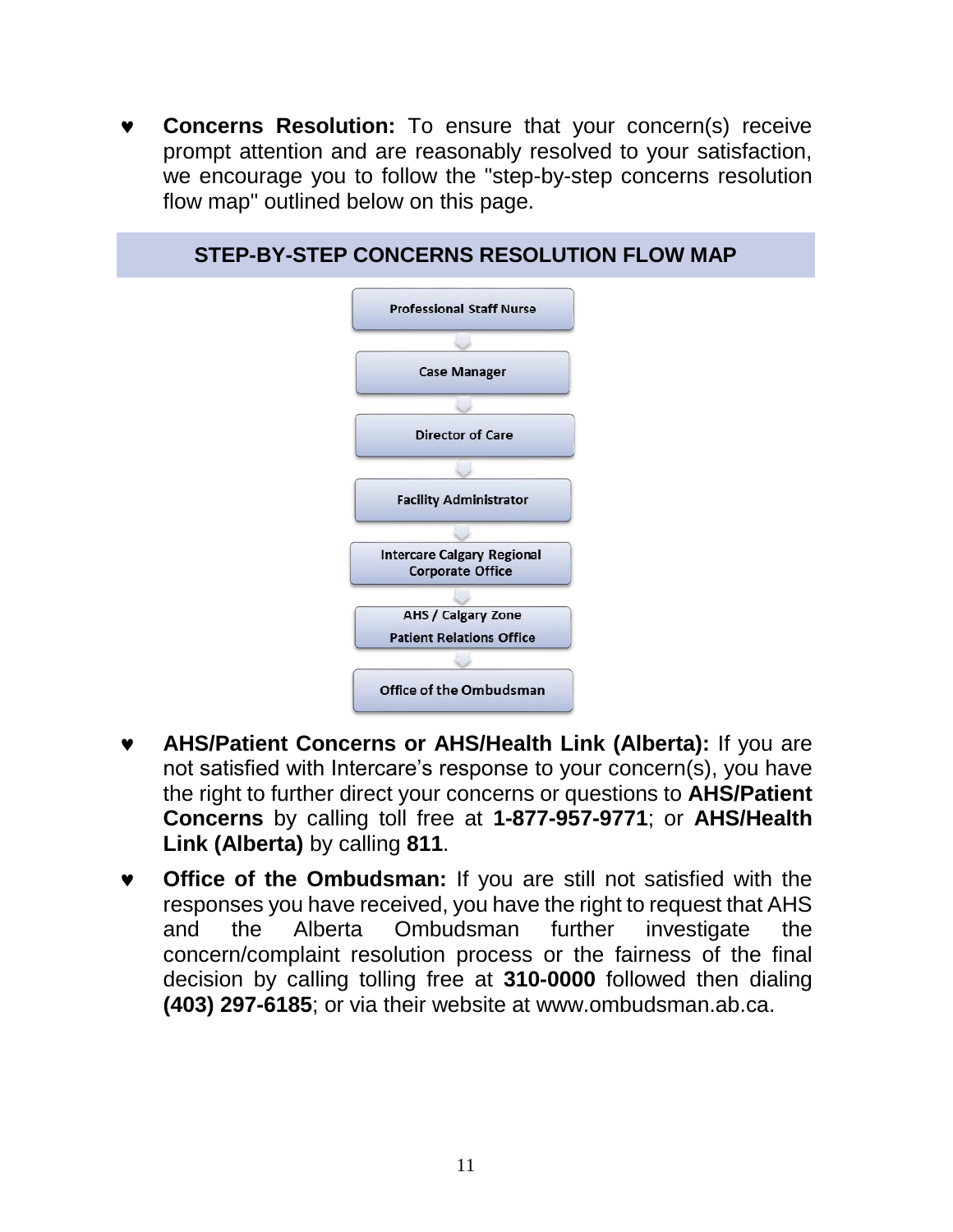# **Family / Resident Responsibility**

- To expedite the admission process, the resident, family or person designated as financially responsible should undertake to arrange for telephone installation (TELUS at (403) 310-2255); newspaper delivery (Calgary Herald at (403) 235-7323 / Calgary Sun at (403) 250-4300) and expanded Shaw TV cables services (Shaw Television at 1-888-472-2222). Intercare provides basic TV cable services, however the cost of additional channels is the responsibility of the resident. Invoices/billings for these services should be sent directly to the person responsible for the financial affairs of the resident. Transfer or termination of any of these services within the Care Centre is also the responsibility of the party responsible for the resident's financial affairs.
- You or your family are responsible for providing:
	- Razor (electric preferred)
	- Hearing-aid batteries
	- **Cosmetics**
	- Shampoo
	- Body wash / soap
	- **Deodorant**
	- Toothbrush, toothpaste and mouthwash and/or denture supplies
	- **Skin lotion**
	- Kleenex
	- Stamps
	- Clothing that is appropriate to the season for resident outings. For example: scarf, hat, mittens; or sunglasses, sunscreen and sun hats.
	- Adaptive clothing (if required)
	- Hip protectors (if required)
	- Bedside Table Lamp (optional / if preferred)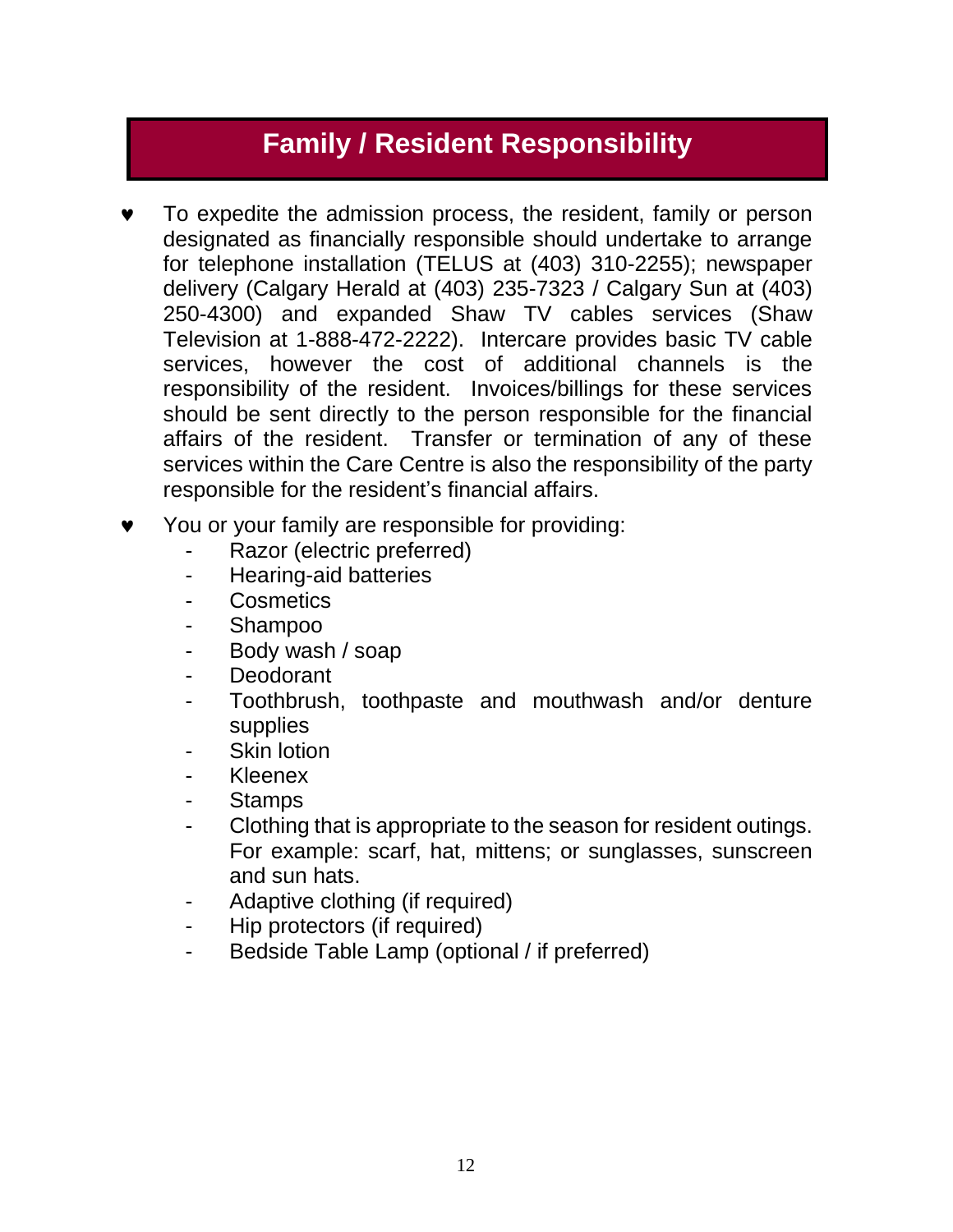## **Family / Resident Responsibility (continued)**

- The **Goals of Care** chosen can be changed at any time. Wishes expressed in the Personal Directive will be honoured in the Goals of Care form. If you have any questions, please feel free to discuss it with the resident's Attending Physician or a Staff Nurse.
- **Goals of Care Designation** is a way to communicate to staff personal wishes in the event that a resident's health deteriorates.
- If **pre-planned funeral arrangements** have been made, inform the Staff Nurse so that information is available on the chart in order for the resident's wishes to be carried out.
- If there is a **change of address or telephone number,** please ensure that this information is updated with Intercare's Calgary Regional Office and with Nursing on the resident's Unit at the Care Centre to help us ensure correct information is on the resident's medical record.
- **If family members or Responsible Party will be away for any length of time, please notify nursing staff on the resident's Unit at the Care Centre with dates and any alternate contact names and numbers.**

## **The Care Centre Team**

- Intercare's Medical Director and Medical Site Leader **is Dr. Paddy Quail. Dr. Quail is a family physician who attends to residents at Intercare sites.**
- **Attending Physicians:** All physicians who attend to residents at Intercare Long Term Care (LTC) Centres **must** hold continuing care privileges with the AHS / Calgary Zone. The Attending Physicians visit Intercare residents on a regular basis and are updated by nursing as necessary.
- **ARP Physicians** are a group of Attending Physicians who are dedicated to the provision of comprehensive medical care for residents at Intercare.
- **Site Administrators** are responsible for the overall operations and administration, including the clinical care component, at each Care Centre.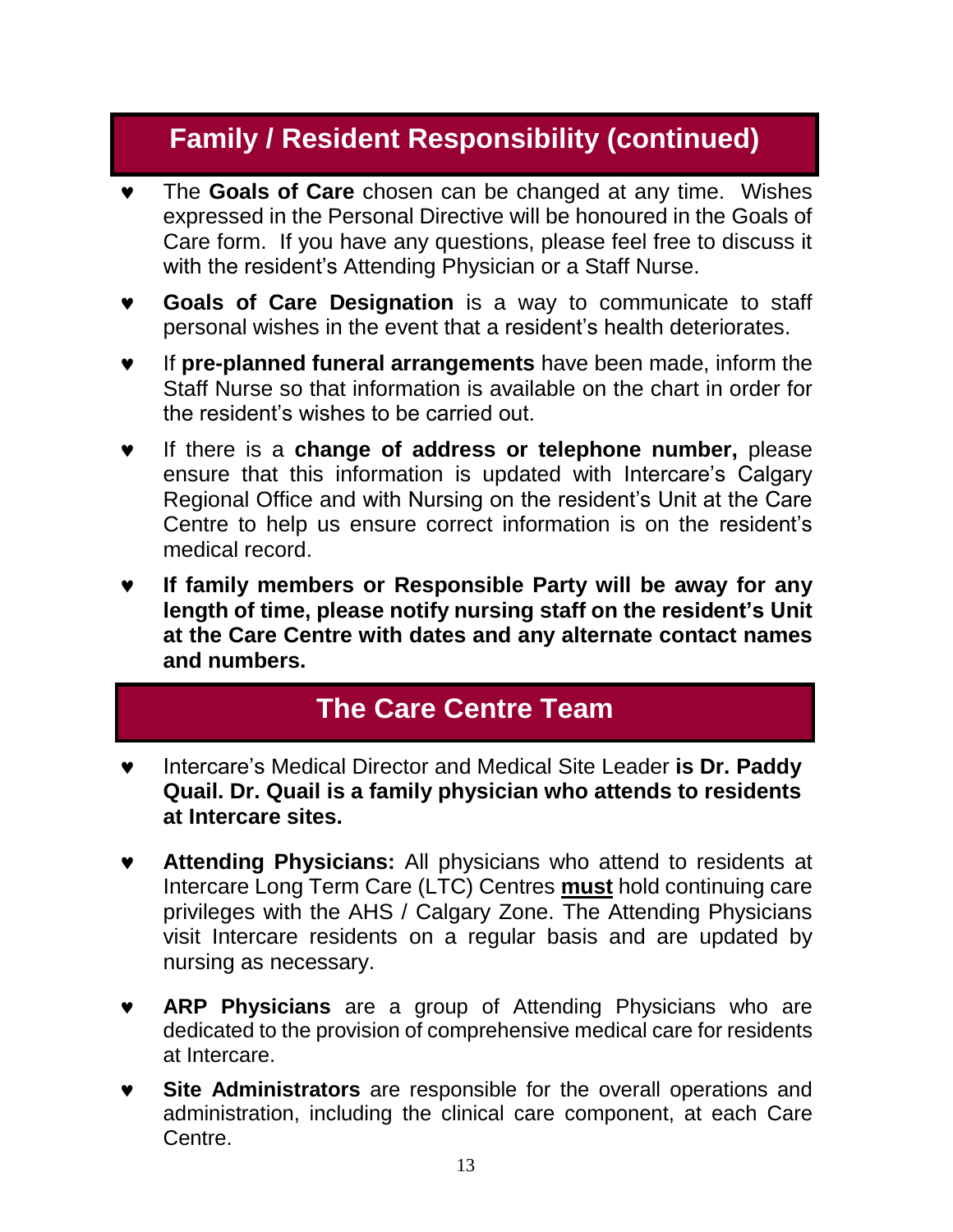## **Your Care Centre Team (continued)**

- **Directors of Care** are Registered Nurses responsible for the overall clinical care at the Care Centre.
- **Case Managers** coordinate care in partnership with residents, family, staff and physicians to provide the best possible care.
- **Registered Nurses (RNs), Licensed Practical Nurses (LPNs) and Health Care Aides / Nursing Assistants** specialize in continuing care and are responsible for the provision of care and care-related services twenty-four (24) hours a day, seven (7) days per week.
- Registered Dietitians assess each resident's nutritional status and need for supplements and monitors weight monthly.
- Special diets are provided as required and are monitored by the Registered Dietitian after conferring with the resident, family and physician. Special snacks are included.
- **Social Workers** provide social support and assistance with resident financial and non-financial affairs, provided such resident affairs directly relate and pertain to the resident's admission and accommodation (residency) at the Care Centre.
- Occupational Therapists and/or Physiotherapists **assess residents and identify equipment and programs to assist them in accomplishing activities of daily living.**
- **Recreation Therapists** assess residents and provide them with choices and opportunities to participate in various recreational / social activities.
- **Therapy Assistants** implement therapeutic programs on an individual basis or group setting, under the supervision of the Therapists.
- Contracted **Clinical Pharmacists** ensure that appropriate medication is provided to residents and that all medications prescribed are reviewed on a regular basis. The contract pharmacists are available to answer any questions that residents may have about their medications.
- Contracted **Denturists** are available on site by appointment to provide required denture services and will also label dentures with the resident's name for a nominal fee.
- **Other Dental Treatment:** Individuals requiring other dental treatment can be referred to and/or access dental clinics in the community.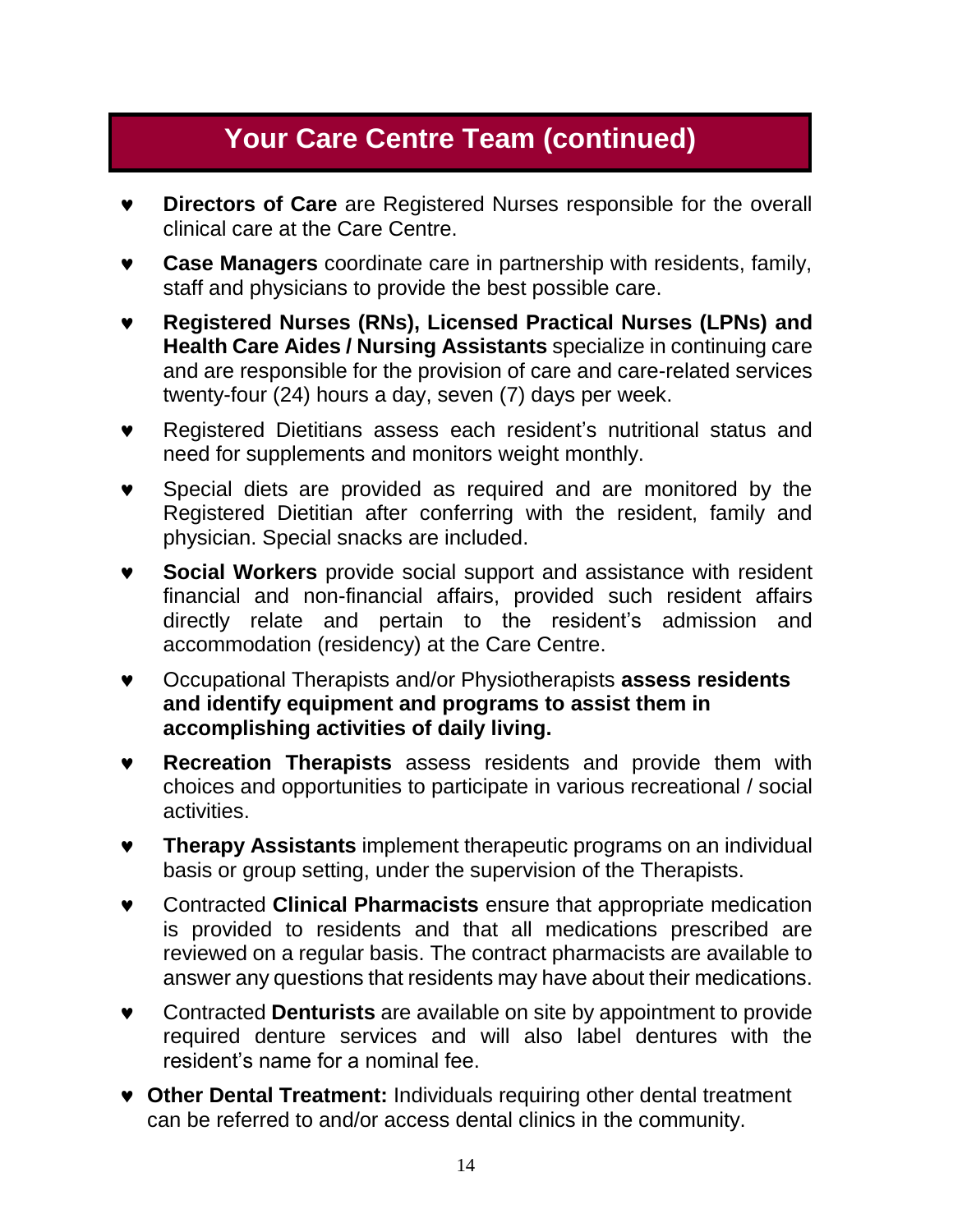## **Your Care Centre Team (continued)**

- Contracted **Foot Care Nurses** are available on site by appointment to provide foot care nurse services to residents at the Care Centre. A fee is charged to residents who access this service.
- The **Volunteer Coordinator** recruits, hires, coordinates and manages Volunteers at Intercare. Volunteers provide help with a wide range of services for residents in many areas. Family members or friends who are interested in volunteering, or who may know someone who is interested in volunteering, are encouraged to contact Intercare's Volunteer Coordinator.

#### **Residential Services**

- Intercare's **menu** rotates every five (5) weeks. Developed by a Registered Dietitian, with input from the Team Leaders and our residents, the menu meets Canada's Food Guide to Healthy Eating and offers a wide variety of meals.
- **Kitchen** and **dietary services** at the Care Centre are managed by the Care Centre's Food Services Team Leader (FSTL).
- **Housekeeping** services are provided seven (7) days a week and follow a regular cleaning schedule. Housekeeping services at the Care Centres are managed corporately by the Housekeeping & Laundry Team Leader.
- The **Maintenance Department** is accountable for the preventative and ongoing maintenance of all Intercare Care Centres. You may access our maintenance services through the Care Centre's nursing team. Maintenance services at the Care Centres are managed corporately by the Maintenance Team Leader.
- Residents and/or their families are required to set up a **Trust Account** to allow residents to make small purchases, pay for resident toiletries, outings, additional recreational expenses and any handibus useage.
- **Personal Mail** is delivered to the resident's room daily. Any prestamped items should be left at the reception desk. Please arrange with the postal service for all invoices and other documents to be directed to the address of the person responsible for the resident's financial affairs.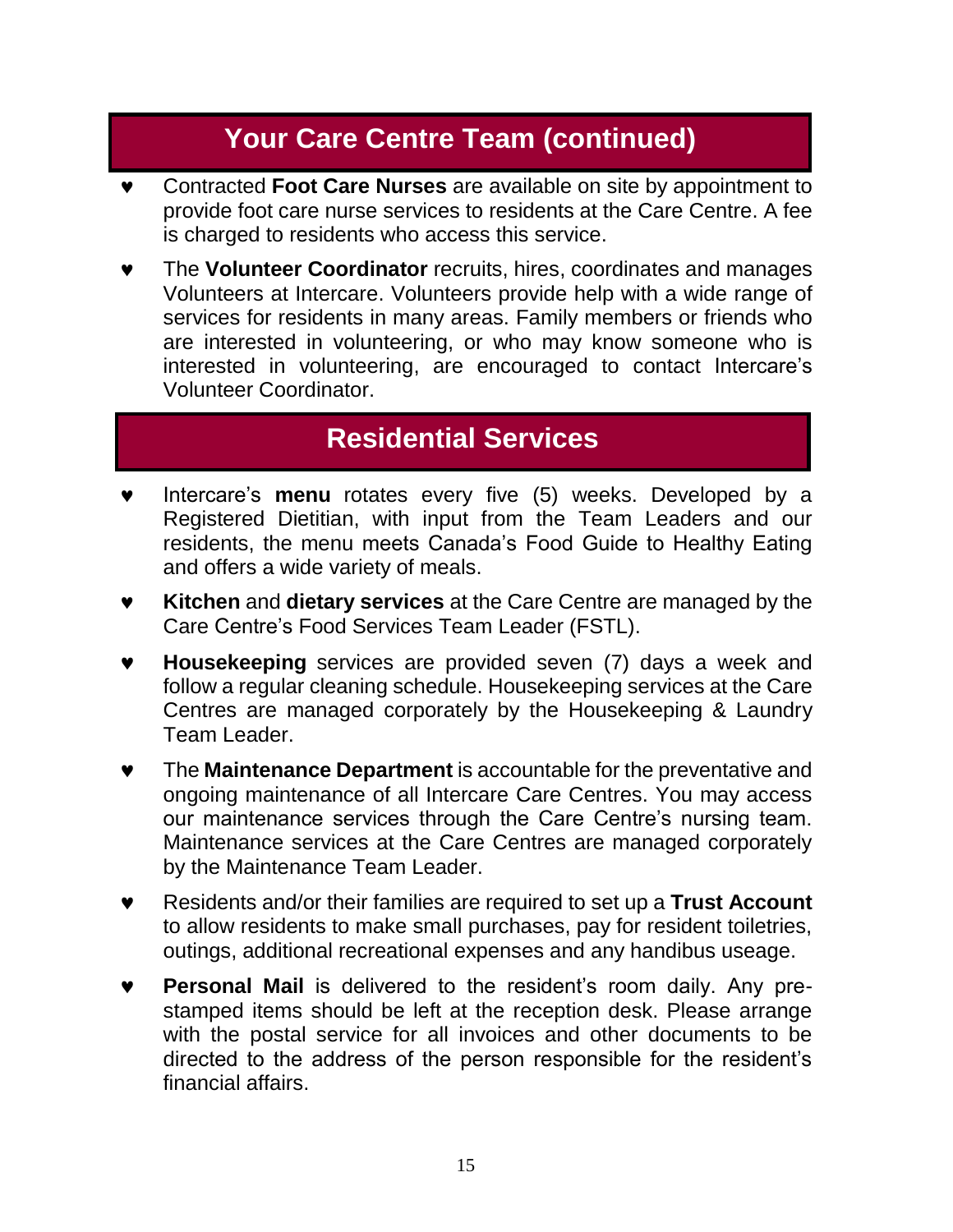#### **Residential Services (continued)**

- A professional **Hair Salon** is located at each Care Centre for residents. **Residents must not pay cash for salon services**. Charges and payments are processed through Intercare's Accounting office, on behalf of the residents. Any salon usage that has been processed by the Accounting office is itemized and reflected on the resident's monthly invoice. Families are encouraged to make appropriate arrangements directly with the hairdresser for hairdressing services that the resident may desire. Concerns regarding Hair Salon Services at the Care Centre should be directed to the attention of the Site Administrator.
- **The Care Centre is not liable or responsible for the loss or damage of any personal effects or valuables belonging to a resident,** (e.g. hearing aid, glasses, dentures, jewelry, sentimental items etc.). As such, Intercare recommends that families keep all non-essential personal effects and valuables at home and arrange appropriate insurance for those personal effects / valuables that are left for / with the resident at the Care Centre.

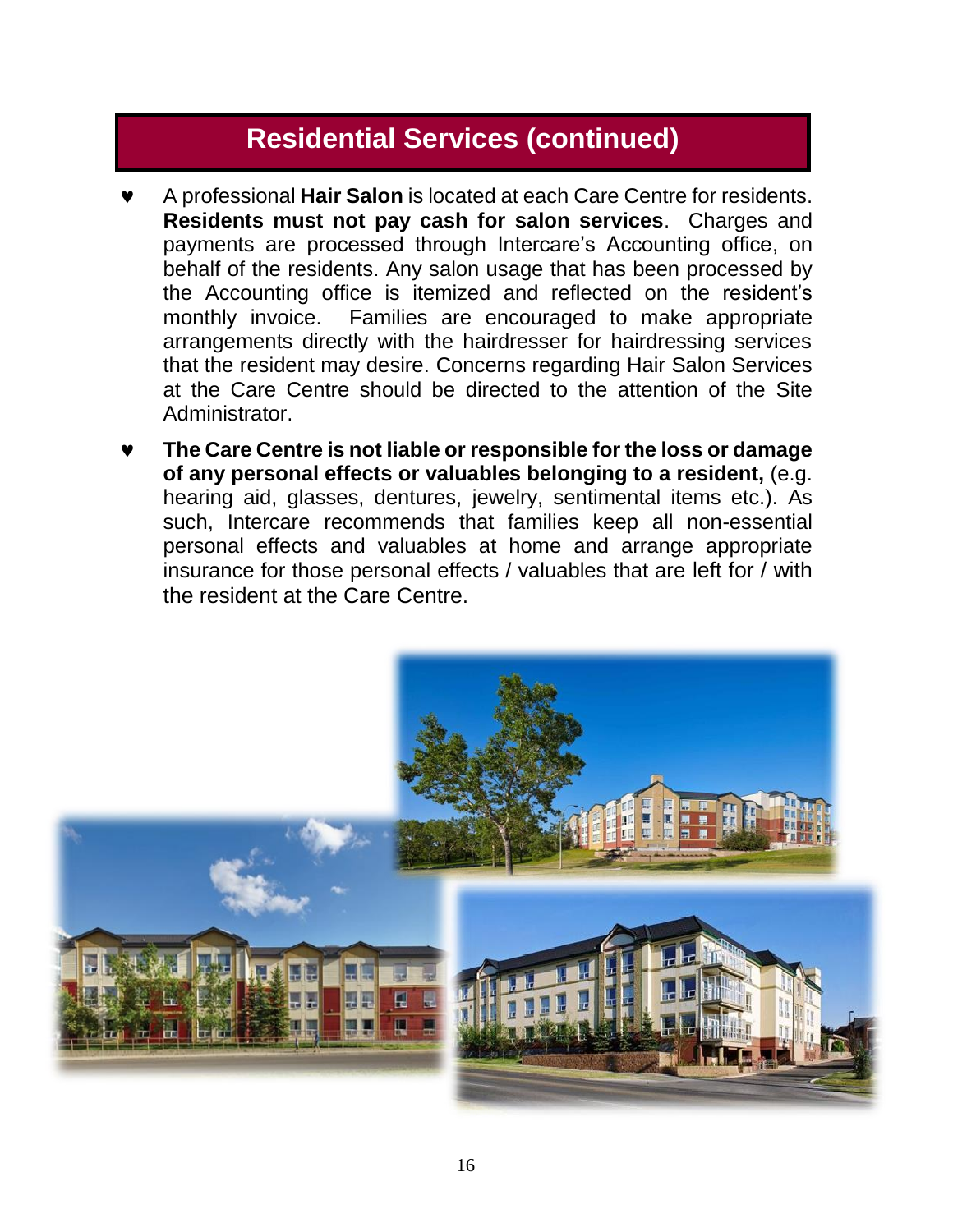# **Let's Hear From You!**

 **Resident and Family Council (RFC) Meetings** are held regularly at the Care Centre; meeting dates and times are regularly posted at the Care Centre. RFC meetings offer residents and their family members opportunities for education, information sharing, feedback review, and discussion of issues, concerns, requests and suggestions. Residents and their family members are encouraged to attend and participate or, if they wish, lead these important Care Centre meetings. Please contact the Care Centre's Social Worker, Clinical Team Leader or Site Administrator for further information.

For information about Alberta's *Resident and Family Councils Act*, please visit **https://alberta.ca/resident-family-councils.aspx**

- A **Care Conference** will be arranged within six (6) to eight (8) weeks of admission. Residents and families are invited to meet the interdisciplinary team consisting of nursing, social work, occupational therapist/physiotherapist, recreation therapist, physician, pharmacist, and dietitian. Team members will report on assessments and involvement to date. Any questions or concerns are shared and addressed. Additional conferences are then arranged on an annual basis.
- Residents and families are encouraged to contact the **Attending Physician** when they have questions or concerns. The Staff Nurse can provide you with Attending Physician's contact information.
- **v** If you or your family has concerns, comments, suggestions, requests or questions about the care and services provided by Intercare we want to hear from you! Intercare values and takes seriously feedback that we receive from our residents and families. **Feedback Forms** are an excellent way to communicate your concerns, suggestions, requests and compliments to us. **Feedback Forms** are available on the Units throughout each Care Centre and online via Intercare's website at **[www.intercarealberta.com](http://www.intercarealberta.com/)**. Should you choose to submit a **Feedback Form** to us, you will receive a timely response from the appropriate member of Intercare's leadership team.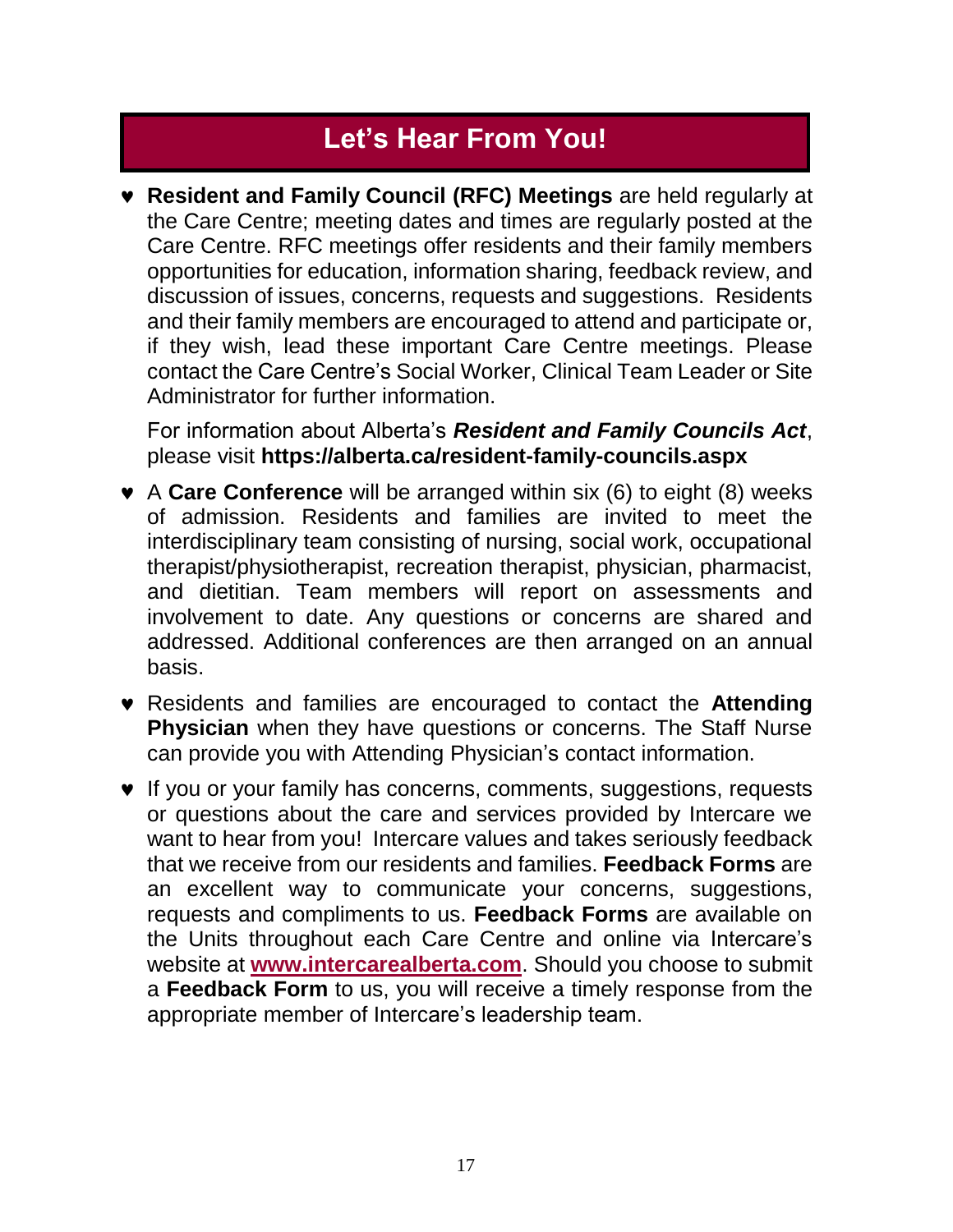# **Infection Prevention and Control**

Intercare has policies and processes in place to help reduce the risk of infectious diseases, such as influenza, from coming into and spreading through our Care Centres. These safeguards are referred to as "Infection Prevention and Control".

Influenza vaccination programs for staff and residents, hand hygiene and respiratory etiquette are important steps that we follow to help reduce the risk of infections in our Care Centres.

Given that the best line of defense against infection is hand-washing, please remember to wash your hands often and thoroughly. Hand cleaning gel is available at the main entrance of each Care Centre.

Family members, friends and visitors can help us keep our residents safe.

#### **Here's what you can do to help:**

- Do not visit your family member or friend if you are sick or feel like you are getting sick
- Wash your hands before and after you leave the Care Centre
- Use alcohol hand gels in between hand washing
- Cough or sneeze into your sleeve to avoid spreading germs
- Don't bring small children to visit if they are ill or have been exposed to influenza at school or in the community
- Urge your family member or friend to tell a Nurse if he/she has any signs of influenza
- Urge your family member or friend to avoid close contact with others during the influenza season or outbreaks

#### **The 'Four (4) Moments of Hand Hygiene'**

Intercare follows the **'Four (4) Moments'** of hand hygiene, as outlined by AHS, to reduce the risk of spreading potential sources of infection within our facilities.

The **Four (4) Moments** of hand hygiene are as follows:

 **Moment 1:** Before contact with a resident or resident's environment, includes but is not limited to: putting on personal protective equipment; entering a resident's room; and before providing resident care.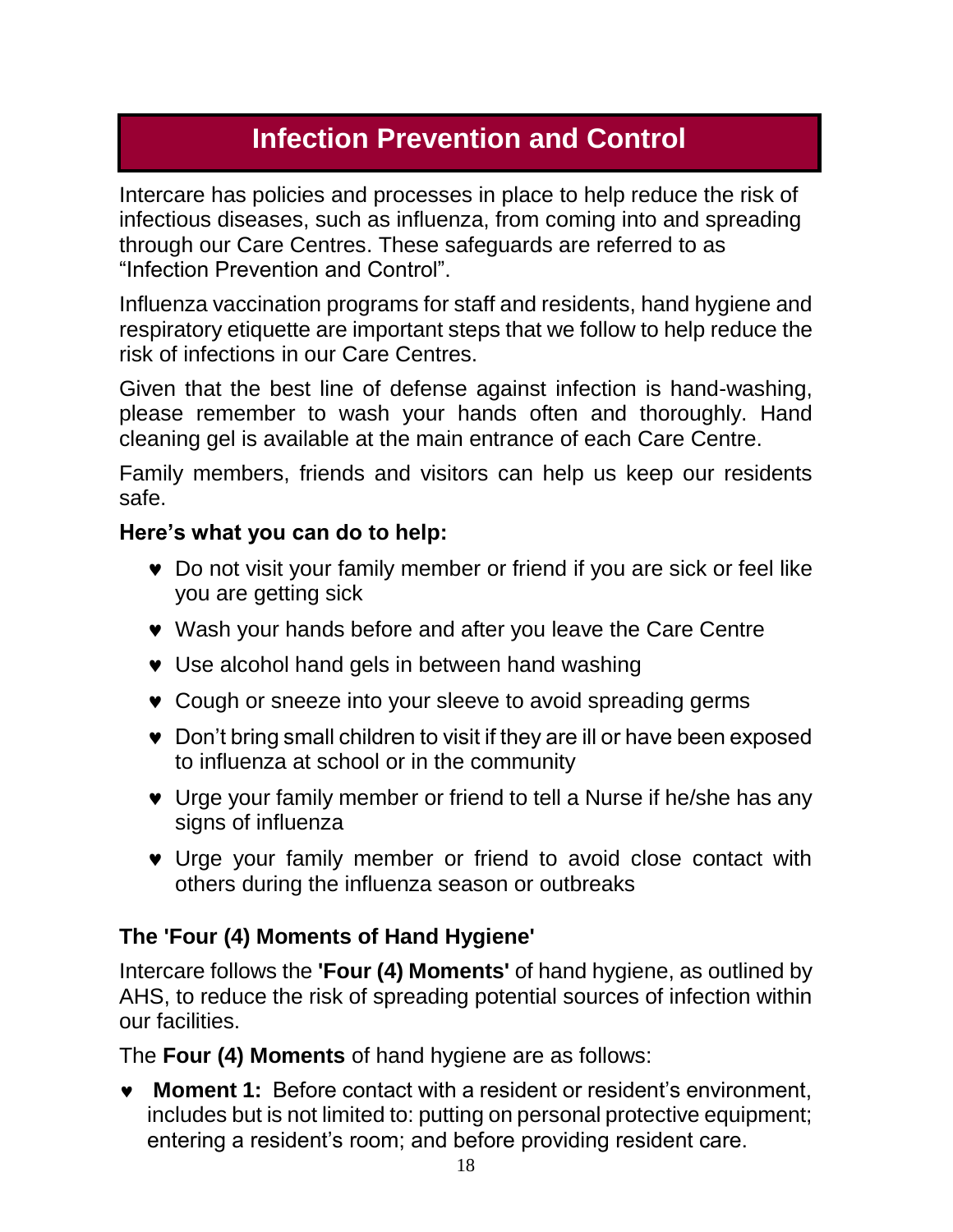# **Infection Prevention and Control (Continued)**

- **Moment 2:** Before a clean or aseptic procedure, includes but is not limited to: wound care; handling intravenous devices; handling food; or preparing medications
- **Moment 3:** After exposure (or risk of exposure) to blood and/or body fluids, includes but is not limited to: when hands are visibly soiled and following removal of gloves.
- **Moment 4:** After contact with a resident or resident's environment, includes but is not limited to: removing personal protective equipment; leaving a resident's environment; and after handling resident care equipment.

#### **Outbreak Management**

In the case of an "outbreak" (i.e. numerous cases of a gastro-intestinal (GI) or respiratory illness), signage advising of the outbreak will be posted at the facility.

**PLEASE NOTE:** These types of infections can easily spread. To decrease risk to Residents, families, visitors and staff, activities at the facility may be cancelled and visiting may be limited or restricted during an outbreak.

#### **Safety**

Intercare is committed to promoting and maintaining a culture of safety for our residents, families, visitors / guests, staff and volunteers. It is the responsibility of all staff and volunteers to contribute to the health and safety of our work environment and the well-being of our residents.

Residents and family members also play a very important role in promoting safety. As such, Intercare encourages you to report any safety concerns that you may have while in our Care Centres to our staff or by completing and submitting a **Feedback Form** to us.

There are various types of **emergencies** that may arise within our Care Centres. Our first priority in the face of an emergency is the safety and wellbeing of our residents. Particular actions taken by staff will depend on the type of emergency.

If you are in the building when one of the codes noted below is announced **remain calm, stay in a safe location and follow the directions of staff.**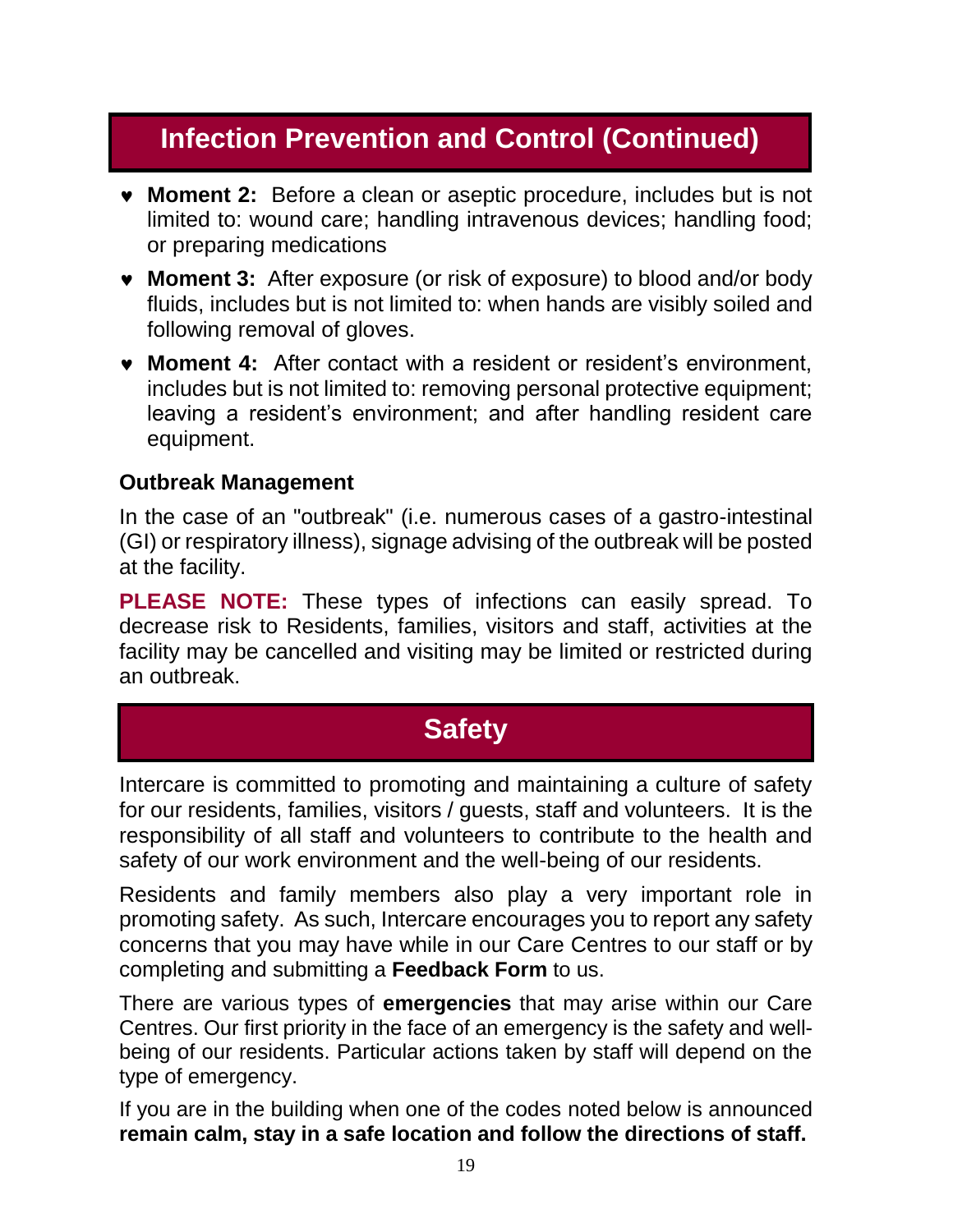# **In Case of Emergency**

We follow the **National Code System** as follows:

| <b>Code Red</b>    | Fire                                  |
|--------------------|---------------------------------------|
| <b>Code Green</b>  | Evacuation                            |
| <b>Code Yellow</b> | <b>Missing Resident</b>               |
| <b>Code Blue</b>   | <b>Medical Emergency</b>              |
| <b>Code Black</b>  | <b>Bomb Threat</b>                    |
| <b>Code Orange</b> | <b>External Disaster Plan</b>         |
| <b>Code Purple</b> | <b>Hostage Taking</b>                 |
| <b>Code Grey</b>   | <b>Shelter-In-Place/Air Exclusion</b> |
| <b>Code Brown</b>  | <b>Hazardous Materials Spill</b>      |
| <b>Code White</b>  | <b>Aggressive Behavior</b>            |

Intercare also has Contingency Plans in place to ensure the continuation of necessary facility services to residents in the event of service disruptions including, for example: loss of power; loss of water; loss of heat; disruption to housekeeping and laundry services; disruption to meal services and disruption to safety and security services.

The Contingency Plans are located in Intercare's Emergency Response Manual and are available for review through the Site Administrator, upon request.